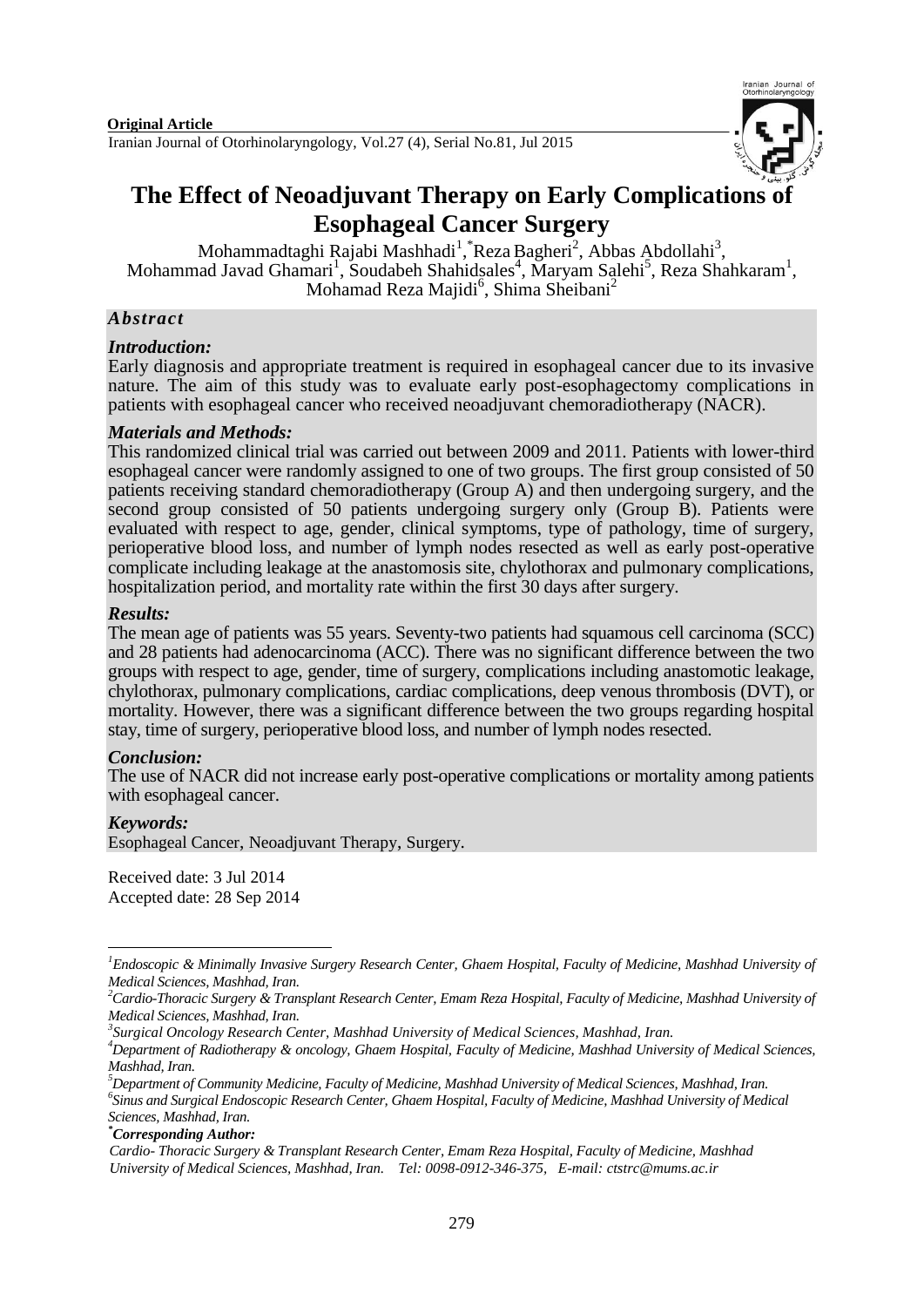# *Introduction*

Esophageal cancer is the ninth most common cancer in the world and the fifth most common in developing countries (1). Despite considerable treatment successes, esophageal cancer is still associated with a poor prognosis (2). Various methods and techniques have been proposed for the treatment of esophageal cancer, yet there is no consensus on the best treatment. The preferred treatment in localized and resectable esophageal cancer is esophagectomy, a procedure which can be performed in different ways (3). However, local or systemic relapses are common after surgery and the 5-year survival rate varies between 10-39% (4,5). The presence of micrometastases in local lymph nodes or distant organs is considered a main prognostic factor for post-operative mortality (6).

The key focus in the treatment of this cancer is thus to diagnose such micrometastases prior to surgery and to prevent the formation of macrometastases (7).

Chemoradiotherapy along with surgery leads to good outcomes in the treatment of esophageal cancer, including decreasing the stage of the disease, increasing the chance of cancer eradication, and also elimination of micrometastases (8,9).

A number of studies have been reported regarding the benefits of surgery followed by chemoradiotherapy as a neoadjuvant treatment for the management of esophageal cancer (10-12). Evidence suggests that this approach may result in increased patient survival rates (13-15).

However, neoadjuvant treatment has been associated with early post-operative side effects and complications (16). Such early side effects may be divided into local and systemic complications, including leakage at the anastomosis site, formation of chylothorax, pulmonary complications, wound infection, mediastinal adherence, and also increased difficulty in tumor removal and increased mortality within 30 days after surgery  $(17)$ .

The goal of this study was to evaluate early post-operative side effects of esophagectomy among two groups of patients: those undergoing surgery followed by neoadjuvant chemoradiotherapy (NACR) and those undergoing surgery with no NACR.

## *Materials and Methods*

This was a randomized clinical trial carried out between 2009 and 2011 in Ghaem and Omid hospitals, Mashhad, both affiliated to Mashhad University of Medical Sciences. One-hundred patients suffering from esophageal cancer were included in the study. Inclusion criteria were (1) lower esophageal cancer; (2) general condition suitable for surgery, as well as lack of previous cardiac, pulmonary, or renal problems; (3) no contraindication to neoadjuvant treatment; and (4) lack of distant macroscopic metastases.

Exclusion criteria included (1) cervical, upper, and middle-part esophageal cancer; (2) no desire for surgery following NACR; (3) intolerance to surgery after receiving NACR; (4) acute malnutrition (albumin< 2.5g/dl); (5) macrometastases (Stage 4); and (6) serious complication during surgery such as airway damage or intense bleeding.

Preoperative staging was performed in all patients, including a laboratory examination, endoscopic ultrasound scan (EUS) and a computed tomography (CT) scan of the thorax and upper abdomen, as well as abdominal sonography and barium swallow. Because of local limitations, it was not possible to perform a positron emission tomography (PET) scan. Patients were randomly assigned to one of two groups using computer-generated random numbers. Group A included 50 patients receiving chemoradiotherapy and cisplatin, followed by 50 Gy radiation and then undergoing surgery 3–4 weeks later. The proximal field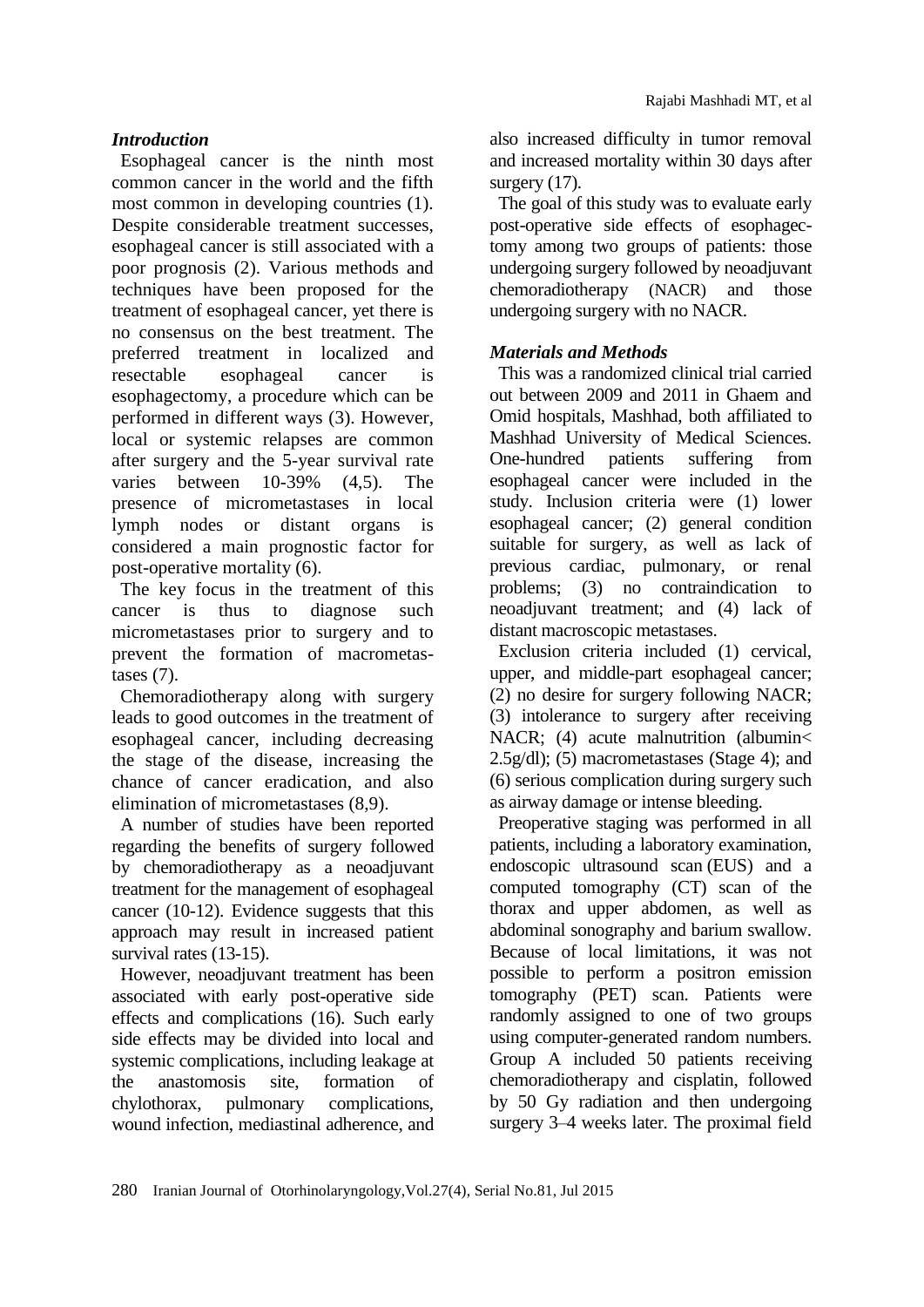of radiation therapy was 5–7 cm to the tumor and the distal field was adjacent to  $L_1$ . Group B included 50 patients undergoing surgery only.

The radiation technique consisted of initial anterior and posterior opposed fields at 4,000 cGy. On the first and final days of radiotherapy, patients received chemotherapy with cisplatin  $(20 \text{ mg/m}^2)$  and 5fluorouracil (5FU) (700 mg/m<sup>2</sup>/infusion over 24 hours).

This regimen was administered in all patients who underwent transhiatal esophagectomy, and the stomach was used as a conduit. Anastomosis performed in the neck by hand.

Epidemiological and clinical information including age, gender, clinical symptoms, type of pathology, time of surgery, perioperative blood loss, number of lymph nodes resected, and early post-operative side effects including leakage at the anastomosis site, pulmonary complications (pneumonia, atelectasis, empyema, and pulmonary insufficiency), chylothorax, resectability of the tumor, hospitalization period, and mortality rate within the first 30 days after surgery were recorded in all patients and then analyzed by SPSS16 on an intention-totreat basis.

Categorical variables were compared between the two groups using the chi-square test or Fisher exact test as appropriate, whereas continuous variables were compared using Student's t-test. Differences were considered to be statistically significant for  $P < 0.05$ .

### *Results*

The age of patients ranged from 48–63 years (mean, 55 years). The mean age was 56.0±5.62 years in the group receiving NACR plus surgery and 57.7±3.80 years in the surgery-only group. There was no significant difference between the two groups in terms of age, gender, preoperative staging, or type of pathology.

There was no significant difference in gender between the two groups  $(P=0.841)$ (Table 1 shows the patient characteristics). The mean hospitalization period was 12.26±1.084 days for Group A and 11.02±1.450 days for Group B. There was a significant difference between the two groups in terms of hospitalization period  $(P=0.001)$ .

Anastomosis site leakage was detected in none of the patients in the group receiving NACR plus surgery and one patient in the surgery-only group, although the difference was not statistically significant (P>0.05).

Pulmonary complications such as atelectasia, pneumonia, empyema, and pulmonary insufficiency were observed in four patients in each of the groups, with no significant difference between the two groups (P>0.99). Chylothorax was observed in two cases in Group A and one case in Group B (P>0.99). In Group A, five patients developed post-operative cardiovascular accidents (myocardial infarction [MI] in three patients and arrhythmia requiring treatment in two patients).

In Group B, six patients showed complications (three cases of MI and three cases of arrhythmia).

Two patients from Group A and three patients from Group B developed deep vein thrombosis (DVT) and underwent appropriate treatment. In the first 30 days after surgery, mortalities occurred in four patients in the chemoradiotherapy plus surgery group (two patients due to MI complications and two patients due to pulmonary embolism) and in three patients in the surgery group (two patients due to extensive MI and one patient due to pulmonary embolism).

There was no significant difference between the two groups  $(P=1.00)$ . Significant differences between the two groups were identified in terms of time of surgery, perioperative blood loss, and number of lymph nodes resected (Table.1).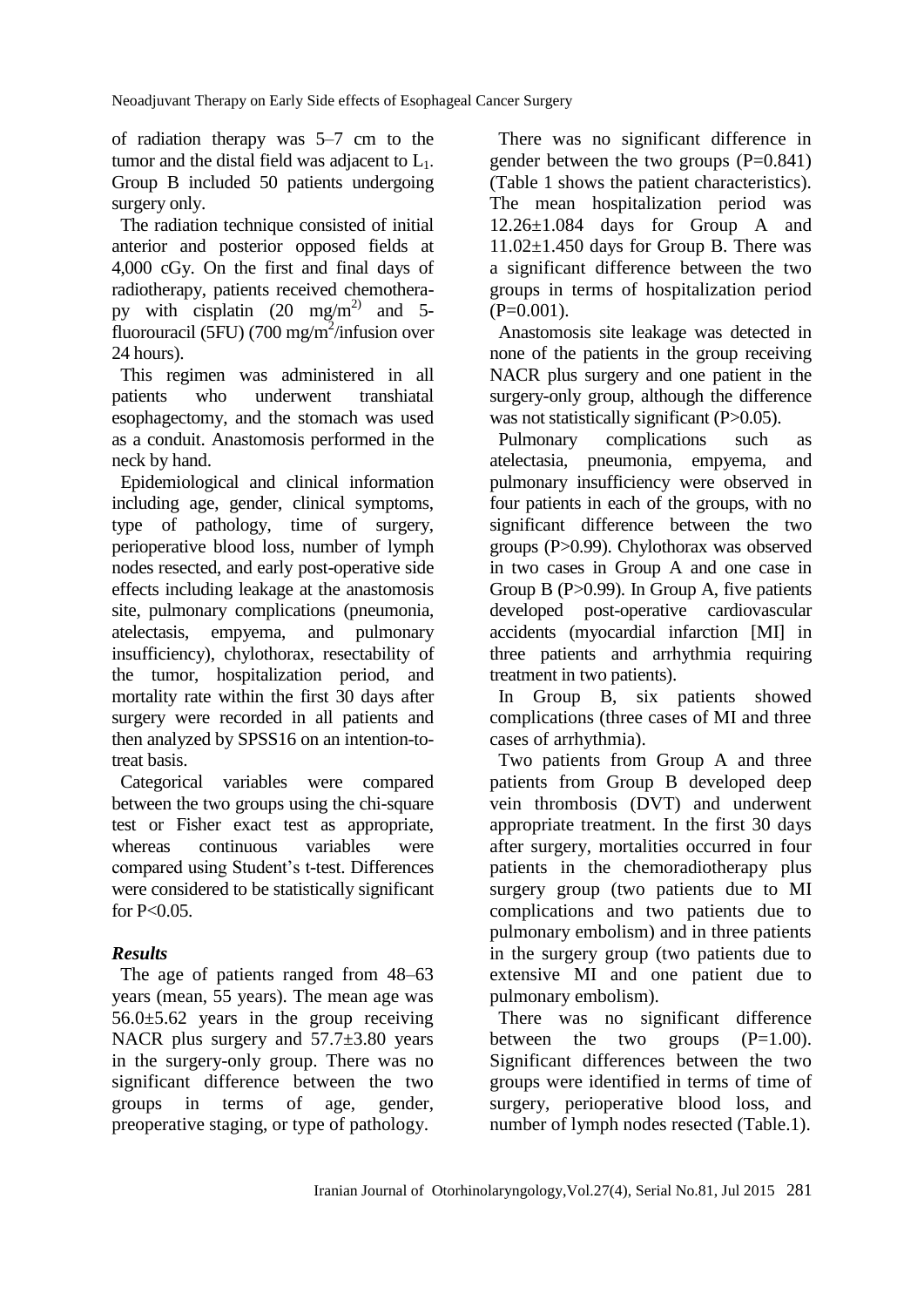| <b>Parameter</b>                   |                           | <b>Group A</b>      | <b>Group B</b>    | P-value |
|------------------------------------|---------------------------|---------------------|-------------------|---------|
| Number (Total=100)                 |                           | 50                  | 50                |         |
| Male: female                       |                           | 27/23               | 26/24             | 0.841   |
| Type or pathology (ACC/SCC)        |                           | 15/35               | 13/37             | 0.758   |
|                                    | <b>Stage</b>              | Number              | Number            |         |
| Preoperative clinical staging      | I                         | $\boldsymbol{0}$    | 1                 | 0.05    |
|                                    | $\mathbf{I}$<br>III<br>IV | 36                  | 34                |         |
|                                    |                           | 14                  | 15                |         |
|                                    |                           | $\boldsymbol{0}$    |                   |         |
|                                    |                           |                     | $\overline{0}$    |         |
| Anastomotic leakage                |                           | $\boldsymbol{0}$    | $\mathbf{1}$      | 0.05    |
| Pulmonary complications            |                           | 4                   | 4                 | 0.99    |
| Cardiovascular complications       |                           | 5                   | 6                 | 0.99    |
| DVT and related complications      |                           | $\overline{2}$      | 3                 | 0.99    |
| Chylothorax                        |                           | $\overline{2}$      | 1                 | 0.99    |
| Duration of hospitalization (days) |                           | $12.26 \pm 1.084$   | $11.02 \pm 1.450$ | 0.001   |
| Hospital mortalities               |                           | $\overline{4}$      | 3                 | 0.99    |
| Blood loss in the surgery          |                           | 405 cc $\pm 25$     | 390 cc $\pm$ 15   | 0.001   |
| Time of surgery                    |                           | 185 $_{min} \pm 20$ | 175 min $\pm 25$  | 0.05    |
| Number of lymph nodes              |                           | $5 \pm 2$           | $7 \pm 2$         | 0.001   |

### **Table 1:** Characteristics of study groups

DVT: deep vein thrombosis

### *Discussion*

Esophageal cancer is an invasive condition associated with high rates of lymph node involvement and vascular invasion (6). As an invasive malignant condition, the disease requires very careful management. NACR along with esophagectomy may increase patients' survival rate (4). Furthermore, use of NACR may improve local control of esophageal cancer after surgery (18). In this study, 100 patients with lower esophageal SCC were included, 50 of whom received NACR and then underwent transhiatal esophagectomy after 3–4 weeks and 50 of whom underwent transhiatal

esophagectomy without NACR. Factors such as age, gender, tumor location, and clinical stage were evenly balanced between the groups. The mean hospitalization period was 12.26±1.084 days in the group with NACR and  $11.02\pm1.450$  days in the other group; a difference that was statistically significant.

In a study reported by Berger et al (2005) in 179 patients suffering from esophageal cancer, the hospitalization period was the same in both groups (14). Other studies by Slater et al (2001) and Van Hagen et al (2012) reported similar results (19,20). In a study by Jones (1977) in 166 patients with esophageal cancer, the overall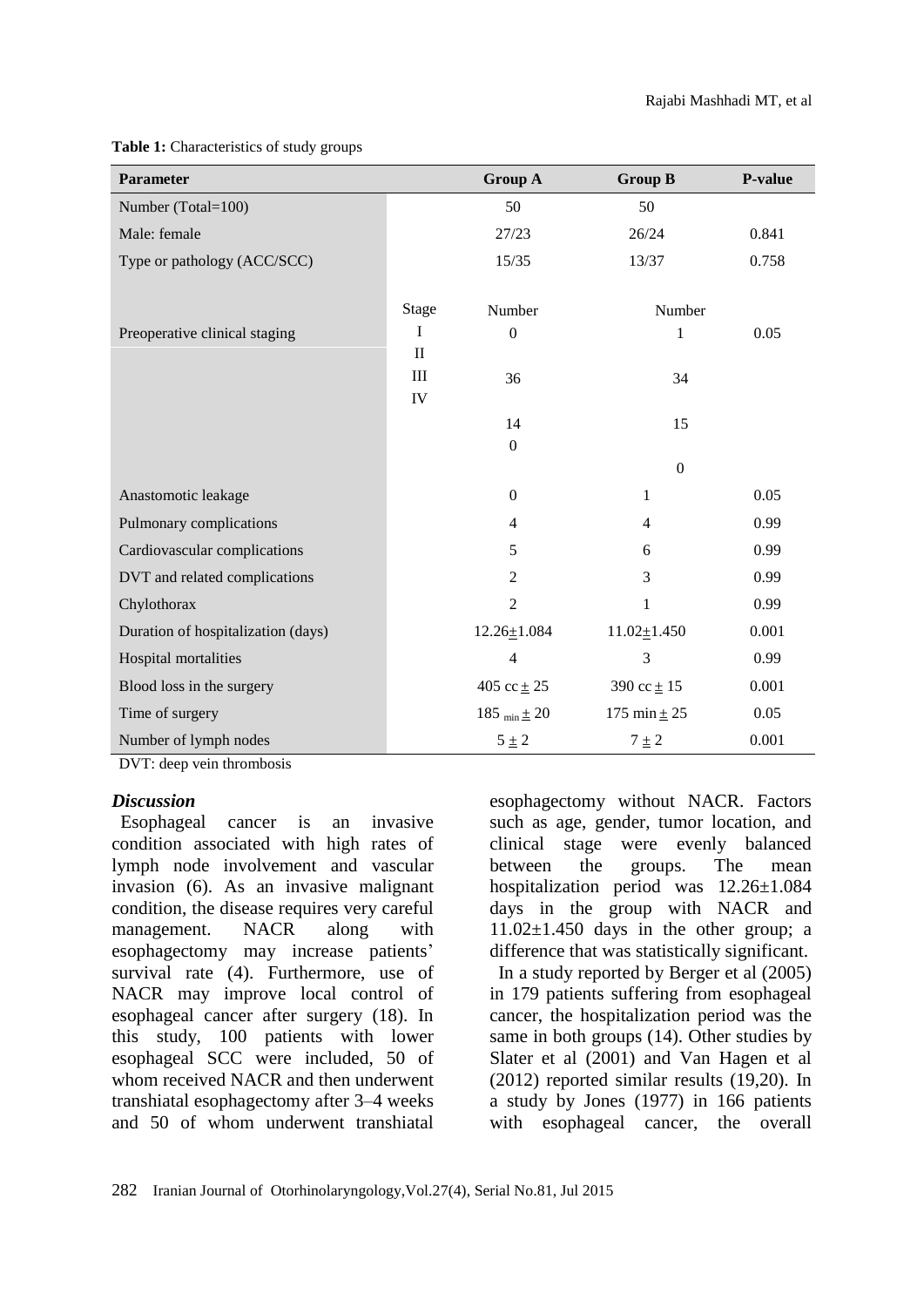toxicity and side effects of NACR were very small and not clinically relevant (15).

In this study there was no significant difference between the two groups with respect to post-operative side effects, such as anastomosis site leakage, pulmonary complications, or wound infection. In a study by Bagheri et al (2011), a group of 40 patients with esophageal cancer receiving NACR were examined and no pulmonary complications were reported (8). In the study by Van Hagen et al (2012), a group of 366 patients suffering from esophageal cancer were examined and it was noted that only hematological side effects (neutropenia and leucopenia) and general side effects associated with chemoradiotherapy such as lack of appetite and fatigue were higher in the group receiving NACR than the other group, while early post-operative side effects such as anastomosis site leakage, cardiopulmonary complications and wound infection were the same in both groups (19). Also, in studies by Doty et al (2002) and Slater et al (2011) it was shown that early post-operative side effects in patients receiving NACR did not increase in comparison with the control group (20, 21). In this study, chylothorax was not significantly different in the group receiving NACR compared with the comparator group. In another study by Roul et al (2007) in 818 patients suffering from esophageal cancer, it was reported that early side effects such as anastomosis site leakage, wound infection, and chylothorax did not increase in the patients receiving NACR. On the other hand, cardiac complications such as arrhythmia and MI increased significantly in this group (17).

Furthermore, in a study by Berger (2005), there was no significant difference between the two groups in terms of cervical anastomosis site leakage, pneumonia, acute respiratory distress

syndrome (ARDS), chylothorax, arrhythmias and wound infection after surgery; only emergence of DVT was higher in the group receiving NACR (14). In this study, mortalities during the first 30 days after surgery included eight patients from the NACR group and six from the group undergoing surgery only, with no significant difference. Thus NACR does not cause early mortality after esophagectomy. In most studies, such as those reported by Heise (2001) , Berger (2005), and Van Hagen et al (2012), the use of NACR did not cause an increase in mortality rates after surgery (14,19,22).

There was no significant difference between the groups receiving or not receiving NACR in terms of early side effects of transhiatal esophagectomy for esophageal SCC. Only the emergence of chylothorax in the group receiving NACR was higher. Therefore, the use of NACR does not cause an increase in early postoperative complications.

### *Conclusion*

The use of NACR did not increase early post-operative complications or mortality among patients with esophageal cancer.

### *Acknowledgements*

This paper has been extracted from the thesis of Dr. Reza Shahkaram entitled "Studying Results of Neoadjuvant Treatment on Early Side Effects of Esophageal Cancer Surgery" which has been done in cardio-thoracic surgery and transplant research center.

The author hereby wishes to thank the Research Department of Mashhad University of Medical Sciences for their support and approval of proposal number 89376 and Mrs Elham Lotfian for her kind assistance in preparing and revising the paper.